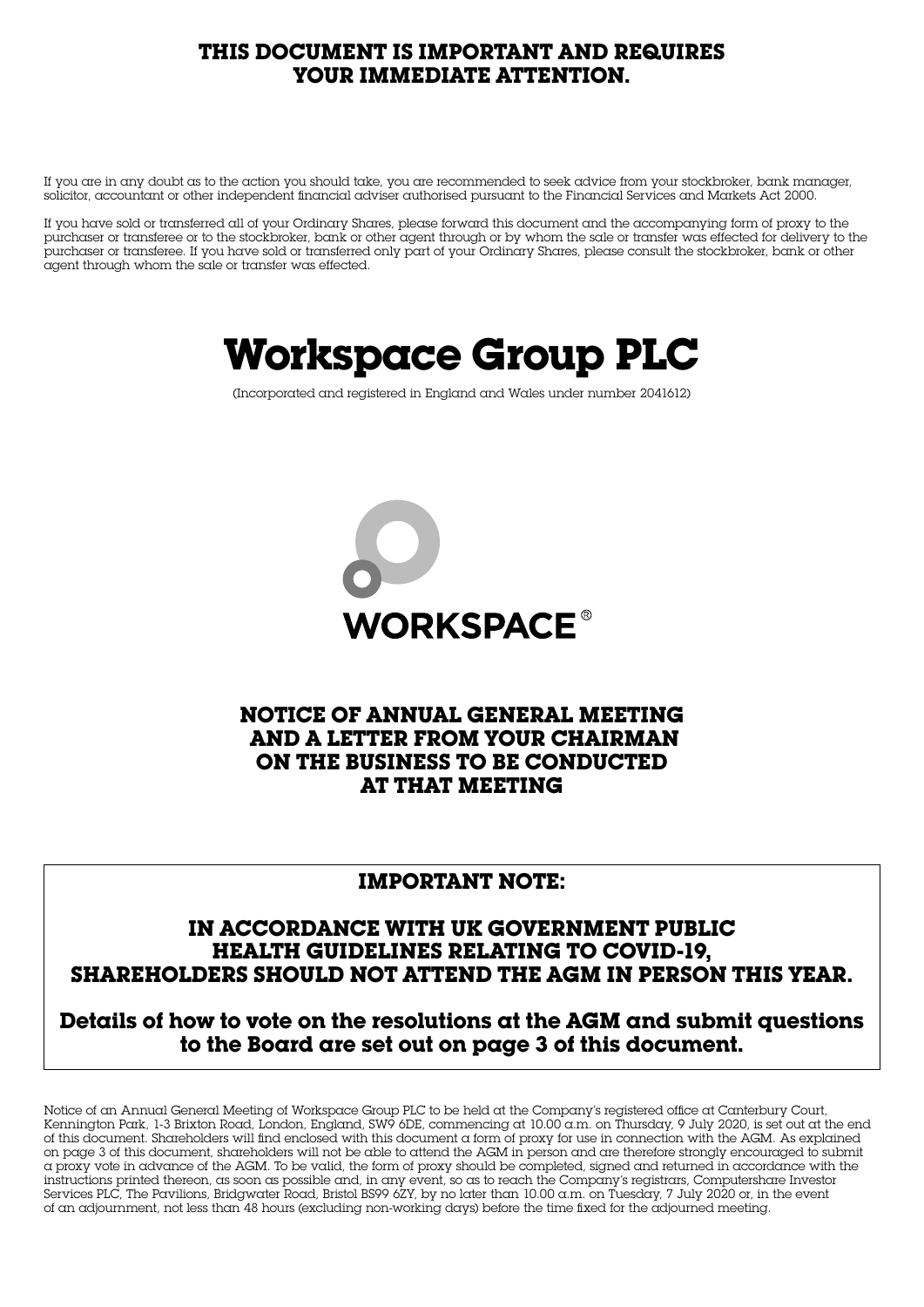# **Definitions**

In this document, except where the context otherwise requires, the following expressions shall have the following meanings:

#### **2020 Annual Remuneration Report**

the remuneration report for the financial year ended 31 March 2020 contained on pages 130 to 161 of the Annual Report and Accounts (other than the Remuneration Policy);

#### **Act**

the Companies Act 2006 (as amended from time to time);

#### **AGM or Annual General Meeting**

the annual general meeting of the Company convened for Thursday, 9 July 2020, notice of which is set out at the end of this document, or any reconvened meeting following adjournment thereof;

#### **Annual Report and Accounts**

the annual report and accounts of the Company and the Group for the financial year ended 31 March 2020 and the reports of the Directors and auditors thereon;

#### **Articles**

the articles of association of the Company currently in force;

#### **Board or Directors**

the Directors of the Company for the time being;

#### **Code**

the UK Corporate Governance Code published in July 2018;

#### **Company**

Workspace Group PLC;

#### **Equity Securities**

has the meaning given to it in section 560(1) of the Act;

#### **Group**

the Company and its subsidiary undertakings from time to time;

#### **IA**

the Investment Association;

#### **LTIP**

the Workspace Group PLC Long Term Incentive Plan;

#### **Notice**

the notice of AGM contained in this document;

#### **Ordinary Shares**

the ordinary shares with a nominal value of £1.00 each in the capital of the Company;

#### **Remuneration Policy**

the Directors' remuneration policy, contained on pages 142 to 148 of the Annual Report and Accounts;

#### **SAYE**

the Workspace Group PLC 2003 Savings Related Share Option Plan;

#### **Shareholders**

the holders of Ordinary Shares; and

#### **Shareholders' Rights Regulations**

the Companies (Shareholders' Rights) Regulations 2009 (SI 2009/1632) (as amended from time to time).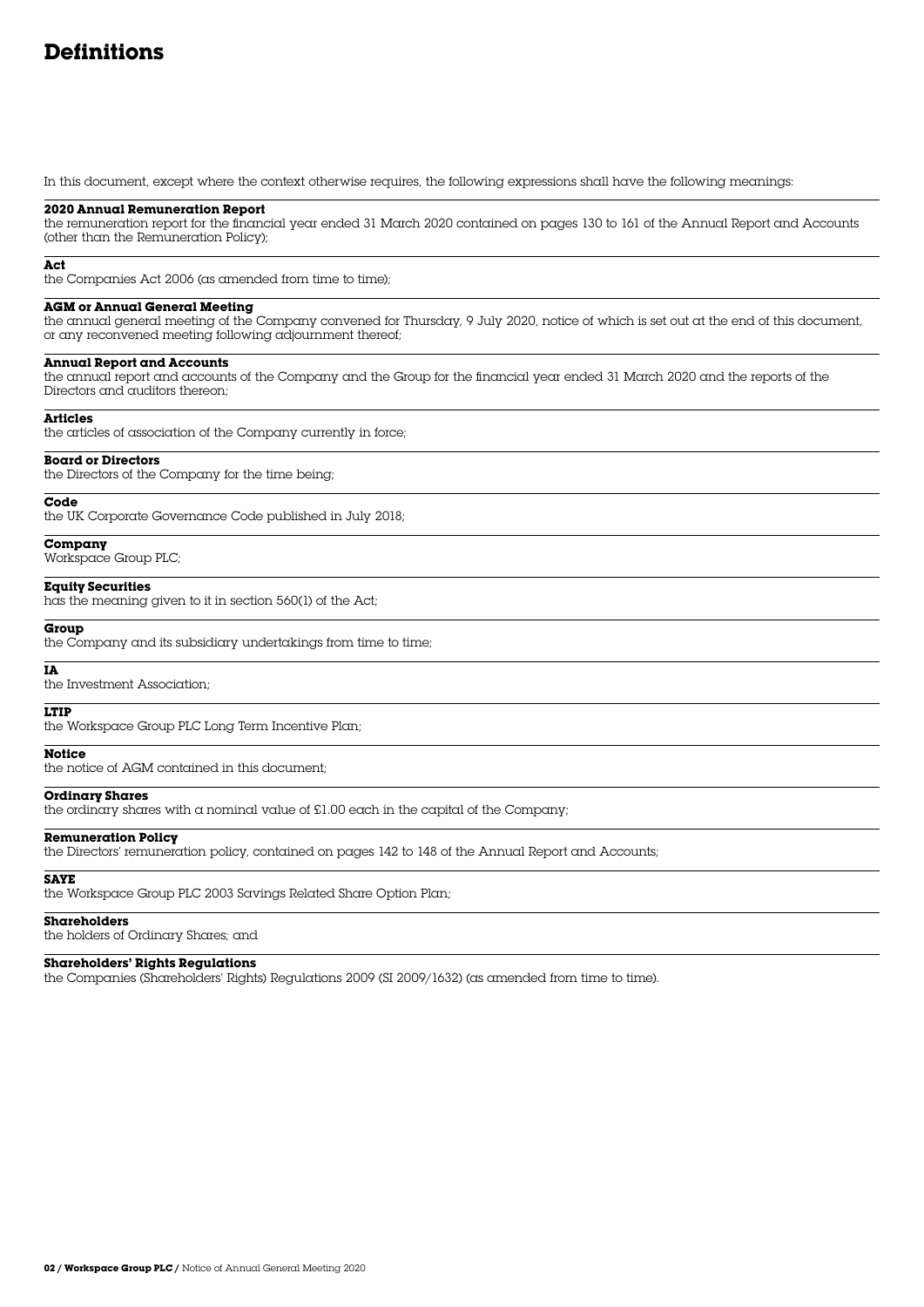

#### **Registered office:**

**Directors:**

Daniel Kitchen (Non-Executive Chairman) Graham Clemett (Chief Executive Officer) David Benson (Chief Financial Officer) Chris Girling (Non-Executive Director) Stephen Hubbard (Non-Executive Director) Maria Moloney (Non-Executive Director) Damon Russell (Non-Executive Director) Ishbel Macpherson (Non-Executive Director) Suzi Williams (Non-Executive Director)

To Shareholders and, for information only, to share option holders

Dear Shareholder

#### **Notice of Annual General Meeting and explanation of business**

#### **Introduction**

I am pleased to notify you of the thirty-fourth annual general meeting of the Company, which will be held at the Company's registered office at Canterbury Court, Kennington Park, 1-3 Brixton Road, London, England, SW9 6DE on Thursday, 9 July 2020 commencing at 10.00 a.m.

The formal Notice convening the AGM is set out on pages 7 to 11 of this document and an explanation of each of the resolutions that the Directors will be proposing at the AGM is set out below.

#### **Covid-19 pandemic**

The Company is closely monitoring developments relating to the Covid-19 pandemic, including all relevant public health guidance and legislation issued by the UK Government. On 7 April 2020 and 17 April 2020, the Company provided updates on the impact of the Covid-19 pandemic on its business, including the actions being taken to support its employees, suppliers and customers and position the Company well for the eventual market recovery.

At the time of publication of this document, the UK Government has prohibited large public gatherings, save in certain limited circumstances. In light of these measures and in order to protect the health and safety of the Company's Shareholders and Directors, we hope that Shareholders will understand that **the AGM will be run as a closed meeting** at the Company's registered address. **Shareholders will not be able to attend in person**. Instead, the Company will make arrangements to enable the legal requirements to hold the meeting to be satisfied through the attendance of two shareholders constituting the minimum quorum for the AGM. The format of the AGM will be purely functional and will comprise only the formal votes of the AGM resolutions, without any business update or Q&A.

Shareholders are therefore strongly encouraged to submit a proxy vote in advance of the AGM. A form of proxy for use at the AGM is enclosed with this document. To be valid, the form of proxy should be completed, signed and returned in accordance with the instructions printed thereon, as soon as possible, and in any event, to reach the Company's registrars, Computershare Investor Services PLC, no later than 10.00 a.m. on Tuesday, 7 July 2020 or, in the event of an adjournment, not less than 48 hours (excluding non-working days) before the time fixed for the adjourned meeting.

Given the restrictions on attendance set out above, **Shareholders are strongly encouraged to appoint the 'Chairman of the meeting' as their proxy**, rather than a named person who will not be permitted to attend the AGM. All resolutions will be decided by way of a poll so that the votes of Shareholders who do not attend in person will be counted.

This situation is constantly evolving, and the UK Government may change current restrictions or implement further measures relating to the holding of general meetings during the affected period. Any changes to the arrangements for the AGM (including any change to the location of the AGM) will be communicated to Shareholders before the meeting through our website (www.workspace.co.uk) and, where appropriate, by RNS announcement.

#### **Shareholder questions**

In light of the restrictions outlined above and to allow Shareholders to have a chance to engage in a meaningful dialogue with the Company's management, Shareholders may submit questions to the Board in advance of the AGM. Please send your questions to investor.relations@workspace.co.uk by no later than 10.00 a.m. on Thursday, 9 July 2020, stating your name and Shareholder Reference Number (as printed on your Form of Proxy).

We will collate the questions we receive and will select a representative sample which will be answered on the Company's website at www.workspace.co.uk as soon as practicable after the conclusion of the AGM. We will also endeavour to provide answers directly to the Shareholders who submitted the questions.

Canterbury Court Kennington Park 1-3 Brixton Road London SW9 6DE

8 June 2020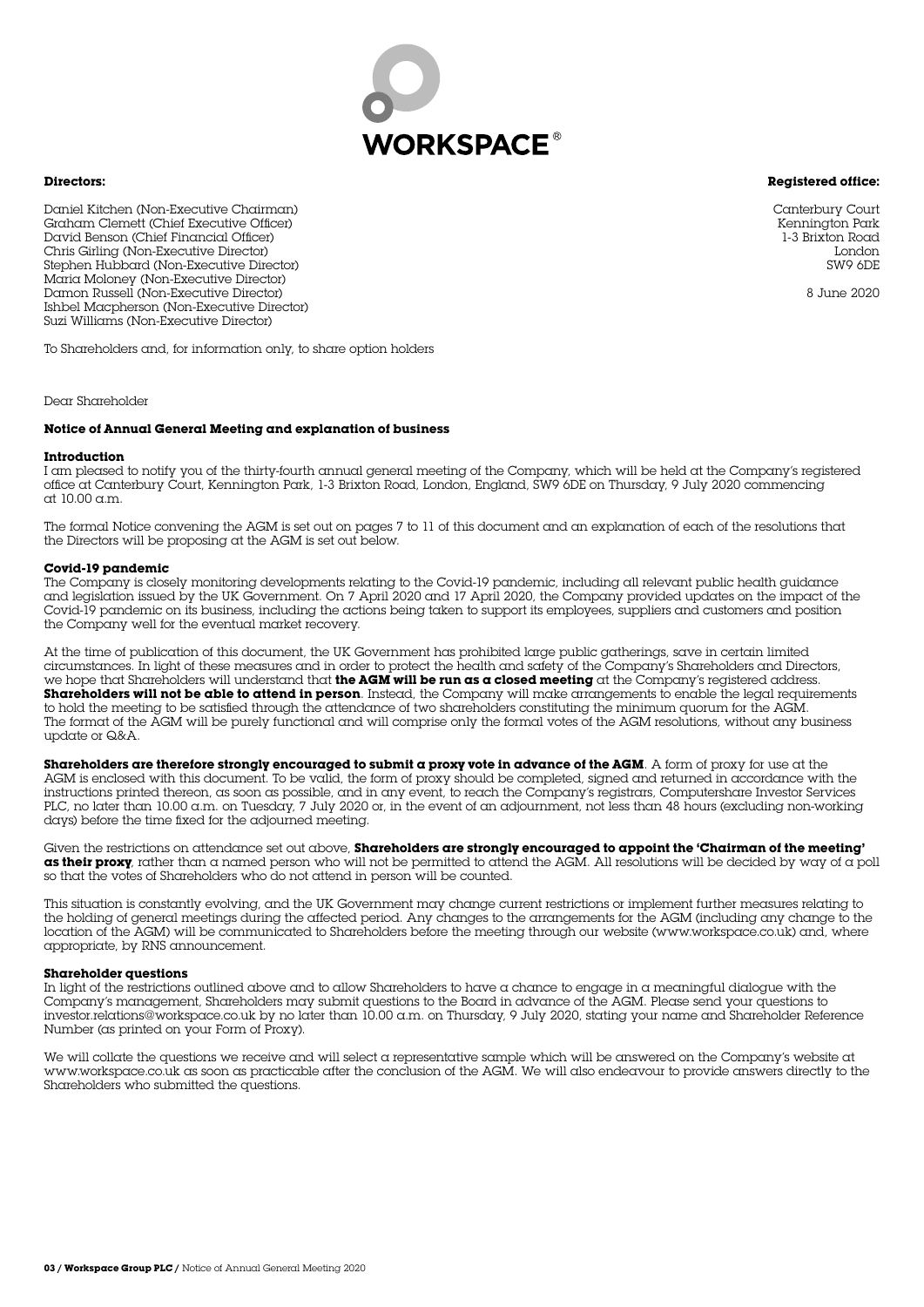#### **Annual Report and Accounts (Resolution 1)**

The business of the AGM will begin with a resolution to receive and adopt the Annual Report and Accounts.

#### **Approval of the Remuneration Policy and 2020 Annual Remuneration Report (Resolutions 2 and 3)**

Resolution 2 seeks approval by Shareholders for the Remuneration Policy, which sets out the Company's future policy on Directors' remuneration. If the Remuneration Policy is approved by Shareholders, any payment to a current, past or prospective Director must be consistent with the Remuneration Policy or have been approved by a resolution of the members of the Company. If the Remuneration Policy is approved and remains unchanged, it will be valid for a period of up to three years without any new Shareholder approval being required. The Remuneration Policy will, subject to it receiving Shareholder approval at the AGM, be effective immediately from the conclusion of the AGM.

Resolution 3 seeks approval by Shareholders for the 2020 Annual Remuneration Report (other than the Remuneration Policy). The 2020 Annual Remuneration Report gives details of the remuneration of the Directors for the year ended 31 March 2020. The vote is advisory, and no Directors' remuneration is conditional upon passing the resolution.

#### **Declaration of final dividend (Resolution 4)**

A final dividend of 24.49 pence per Ordinary Share, to be paid as a REIT Property Income Distribution, has been recommended by the Board for the year ended 31 March 2020 and, if approved by Shareholders, will be paid on 7 August 2020 to all Shareholders on the register at the close of business on 3 July 2020.

#### **Election and re-election of Directors (Resolutions 5 to 12 inclusive)**

The Articles require one-third of the current Directors to retire by rotation at every annual general meeting. However, the Company has adopted the requirements of the Code in relation to Directors' appointments and in particular the annual re-election of all Directors.

Therefore, in accordance with the Code, all of the Directors will retire at the AGM and, being eligible, offer themselves for election or re-election, other than Mr Daniel Kitchen, who previously announced his intention to step down from the Board with effect from the conclusion of the AGM. As announced on 23 January 2020, Mr Stephen Hubbard, who is currently a Non-Executive Director of the Company, will succeed Mr Daniel Kitchen as Chairman of the Company with effect from the conclusion of the AGM.

Ms Suzi Williams was appointed to the Board as a Non-Executive Director with effect from 21 January 2020 and Mr David Benson was appointed to the Board as Chief Financial Officer with effect from 1 April 2020. The Board is satisfied that Ms Williams is independent in accordance with the Code and that there are no circumstances which are likely to impair or could appear to impair her independence. The Nomination Committee of the Company has considered her commitments and has concluded that she has sufficient time to meet her Board responsibilities.

In relation to all the Directors' election or re-election, following a formal performance evaluation, the Board has determined that each of their performances continues to be effective and they continue to demonstrate commitment to their roles as Directors, including commitment of the necessary time for Board and committee meetings and other duties. The Board is satisfied that each of the Non-Executive Directors offering themselves for election or re-election remains independent in accordance with the Code and that there are no circumstances which are likely to impair or could appear to impair their independence. Biographical details of each of the Directors are set out on pages 86 to 90 of the Annual Report and Accounts.

At the annual general meeting of the Company in 2019, 20.38% of votes were cast against the re-election of Stephen Hubbard as a Non-Executive Director of the Company. In accordance with Provision 4 of the Code, the Company constructively engaged with shareholders to understand the reasons behind this result and published an update of the views received from shareholders on 13 December 2019.

As stated in that announcement, the Board understands that votes against Mr Hubbard's re-election were based on his additional board roles, and in particular his role as Executive Chairman of CBRE UK. Mr Hubbard retired from his role as Executive Chairman of CBRE UK with effect from 31 December 2019. The Board continues to believe that Mr Hubbard is a valuable and effective Non-Executive Director and is satisfied that he is able to devote sufficient time to his role at the Company in order to discharge his responsibilities effectively, including his responsibilities as Chairman of the Company following the conclusion of the AGM.

#### **Appointment and remuneration of auditors (Resolutions 13 and 14)**

The Company is required at each general meeting at which accounts are presented to appoint auditors to hold office until the next such meeting. Accordingly, the Shareholders will be asked to re-appoint KPMG LLP as the Company's auditors until the conclusion of the next annual general meeting in 2021.

Resolution 14 is a routine resolution to authorise the Board, acting through the Audit Committee, to agree the remuneration of the auditors.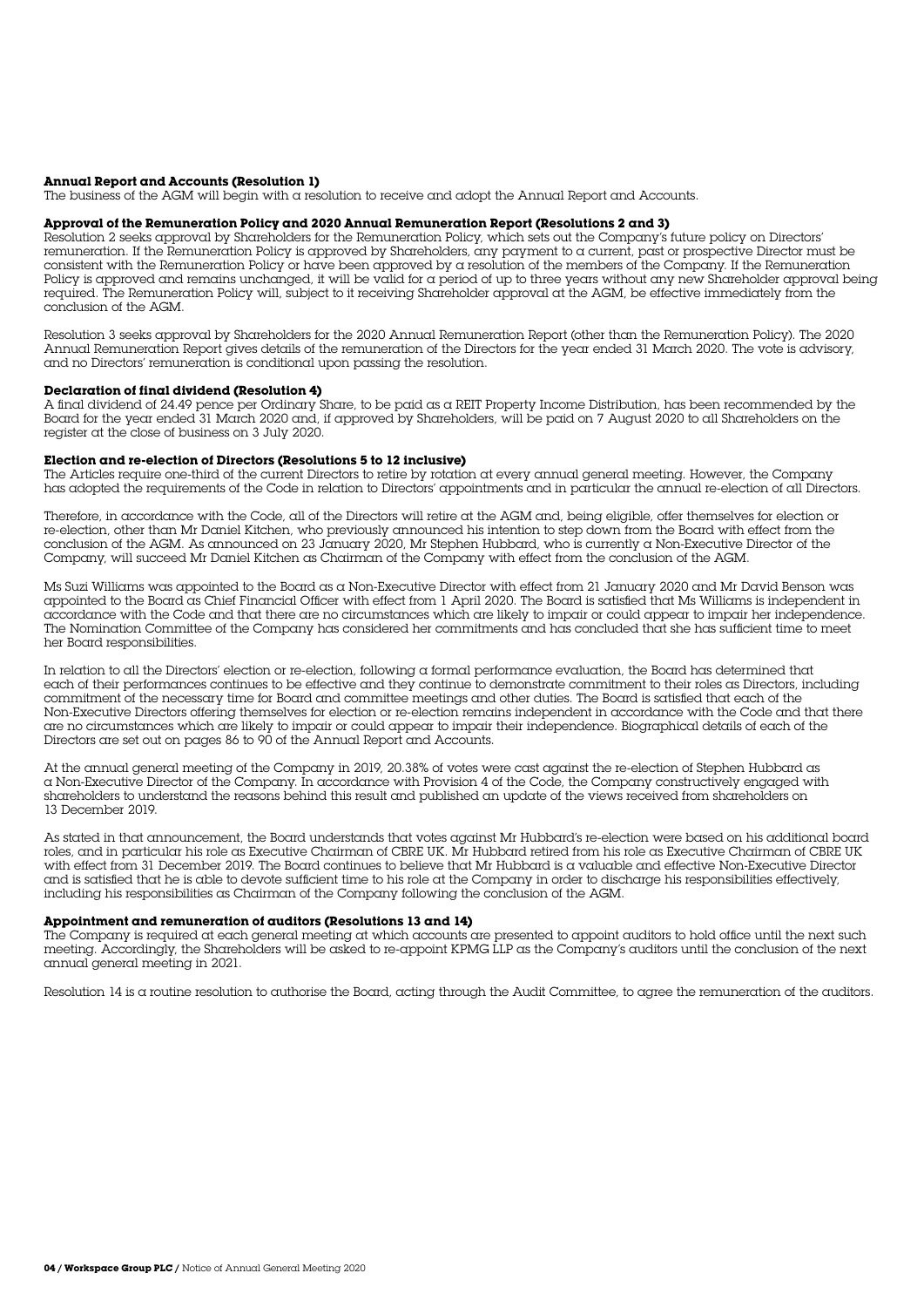#### **Allotment of Equity Securities (Resolution 15)**

The authority given to the Directors to allot further shares or to grant rights to subscribe for, or to convert securities into shares in the capital of the Company requires the prior authorisation of the Shareholders in general meeting under section 551 of the Act.

Upon the passing of Resolution 15 (pursuant to paragraph (a)(i) of Resolution 15), the Directors will have the necessary authority until the conclusion of the next annual general meeting of the Company in 2021 or, if earlier, 30 September 2021 to allot and/or grant rights to subscribe for, or convert securities into, Equity Securities, up to an aggregate nominal amount of £60,249,665 (which represents approximately one-third of the issued ordinary share capital of the Company as at 3 June 2020 (being the latest practicable date prior to publication of this document)).

In addition, in line with guidance issued by the IA on the expectations of institutional investors in relation to the authority of Directors to allot shares, upon the passing of Resolution 15 (pursuant to paragraph (a)(ii) of Resolution 15), the Directors will have authority, until the conclusion of the next annual general meeting of the Company in 2021 or, if earlier, 30 September 2021 to allot and/or grant rights to subscribe for, or convert securities into, Equity Securities in connection with a rights issue in favour of Shareholders up to an aggregate nominal amount equal to £120,499,331, as reduced by the aggregate nominal amount of any shares issued under paragraph (a)(i) of Resolution 15. This amount (before any reduction) represents approximately two-thirds of the issued ordinary share capital of the Company as at 3 June 2020 (being the latest practicable date prior to publication of this document).

In order to limit the maximum aggregate nominal amount of Equity Securities that can be allotted and/or granted under Resolution 15 at never more than an amount equal to two-thirds of the issued ordinary share capital as at 3 June 2020 deductions will be made from paragraph (a)(i) or (a)(ii) to permit this to remain the case, whether or not the Company issues shares under paragraph (a)(i) or paragraph (a)(ii) first. As at the date of this document, the Company holds no shares in treasury.

This limited authority will enable the Directors to issue shares when they believe it is in the interests of the Company to do so. It replaces the authority granted at the last annual general meeting of the Company in 2019, which will remain in force up until the conclusion of this year's AGM. While the Directors would always consider from time to time the best manner of financing the Group, the Directors have no present intention of issuing Ordinary Shares or other Equity Securities pursuant to Resolution 15 except in connection with the LTIP and/or SAYE.

The Directors will continue to seek to renew this authority at each annual general meeting in accordance with current best practice.

#### **Authority to make political donations (Resolution 16)**

Part 14 of the Act prohibits companies from making political donations exceeding £5,000 in aggregate in any 12-month period to (i) political parties, (ii) other political organisations and (iii) independent election candidates and from incurring political expenditure without shareholders' consent. However, as the definitions used in the Act are broad, it is possible that normal business activities, which might not be thought to be political expenditure in the usual sense, could be caught.

It remains the policy of the Company not to make political donations or incur political expenditure within the ordinary meaning of those words and the Board has no intention of using the authority for that purpose. The authority being sought in this Resolution 16 will not change that policy but is being sought as a precaution to allow the Company's normal business activities to be within the Act.

#### **Disapplication of pre-emption rights (Resolution 17)**

Resolution 17 is a special resolution and would, in very limited circumstances, give the Directors the power to allot Equity Securities and/or to sell any Ordinary Shares which the Company holds in treasury for cash without first offering them to the existing Shareholders in proportion to their existing shareholdings.

The power set out in Resolution 17 would be limited to allotments and/or sales: (i) in connection with pre-emptive offers and offers to holders of other Equity Securities if required by the rights of those shares, or as the Directors otherwise consider necessary; and (ii) in connection with the terms of any employees' share scheme for the time being operated by the Company.

The Directors intend to seek to renew such authority and power at successive annual general meetings.

The power under Resolution 17 will expire on the earlier of 30 September 2021 and the conclusion of the annual general meeting of the Company held in 2021.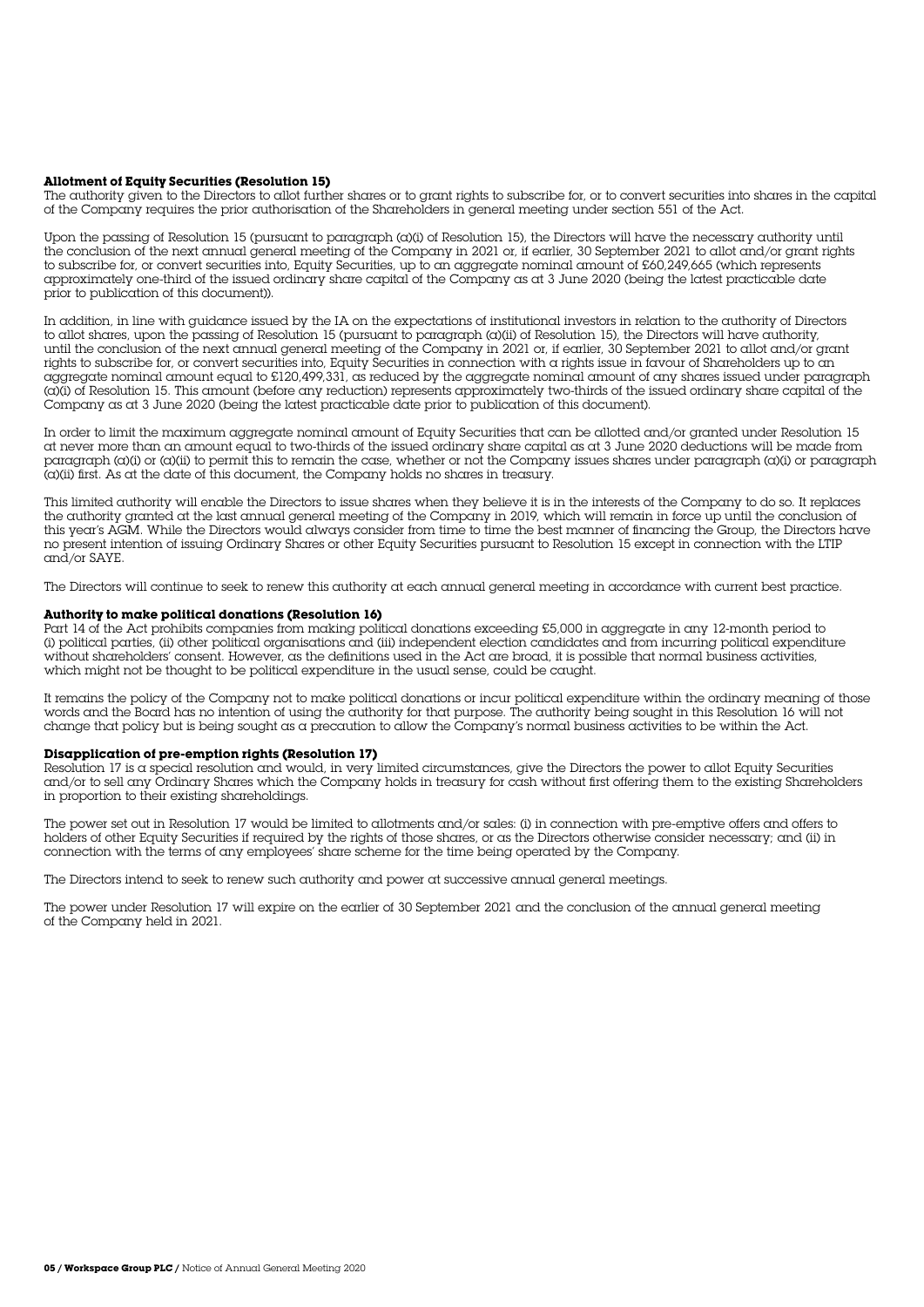#### **Authority for purchase of own Ordinary Shares (Resolution 18)**

Resolution 18 is a special resolution and authorises the Company to make market purchases (within the meaning of section 693 of the Act) on the London Stock Exchange of up to a maximum aggregate number of 18,074,889 Ordinary Shares (equivalent to approximately 10% of the current issued ordinary share capital of the Company (excluding any treasury shares) as at 3 June 2020 (being the latest practicable date prior to publication of this document), at a minimum price per Ordinary Share of its nominal value and a maximum price of the higher of: (i) an amount equal to 105% of the average of the middle market quotations for an Ordinary Share as derived from the London Stock Exchange Daily Official List for the period of five business days immediately preceding the date on which the Ordinary Share is contracted to be purchased; and (ii) an amount equal to the higher of the price of the last independent trade of an Ordinary Share and the highest current independent purchase bid for an Ordinary Share at the time on the trading venue where the purchase is carried out. Resolution 18 should not be taken as an indication that the Company will purchase Ordinary Shares at any particular price or indeed at all. The Directors have no present intention of exercising the authority to make market purchases. However, the authority provides the flexibility to allow them to do so in the future, and the Directors would only consider making purchases if they believe that such purchases would result in an increase in earnings per share and are in the best interests of the Company and its Shareholders generally.

The authority will expire on the earlier of 30 September 2021 and the conclusion of the annual general meeting of the Company held in 2021. The Directors intend to seek to renew such authority and power at successive annual general meetings.

Any Ordinary Shares purchased under the authority would either be cancelled, and the number of Ordinary Shares in issue would be reduced accordingly or would be held in treasury. The Directors would consider holding as treasury shares any Ordinary Shares which the Company repurchases pursuant to the authority provided by this Resolution 18. To the extent that any Ordinary Shares repurchased by the Company are held in treasury, earnings per share will only be increased on a temporary basis until such time as the Ordinary Shares are sold or transferred out of treasury. Overall, the Directors believe that the ability of the Company to hold Ordinary Shares in treasury will provide the Company with greater flexibility in the management of its share capital.

The Company has options outstanding over 1,522,037 Ordinary Shares; the aggregate nominal amount of which represents approximately 0.84% of the Company's issued ordinary share capital as at 3 June 2020 (being the latest practicable date prior to publication of this document). If the Company bought back the maximum number of Ordinary Shares permitted pursuant to this Resolution 18, then the total number of options to subscribe for Ordinary Shares outstanding at 3 June 2020 would represent approximately 0.94% of the reduced issued ordinary share capital of the Company.

#### **Authority to retain a notice period of fourteen clear days for general meetings (Resolution 19)**

Resolution 19 is a special resolution to allow the Company to hold general meetings (other than annual general meetings) on 14 clear days' notice. Before the coming into force of the Shareholders' Rights Regulations on 3 August 2009, the Company was able to call general meetings (other than an annual general meeting) on 14 clear days' notice without obtaining Shareholder approval. Changes made to the Act by the Shareholders' Rights Regulations increased the notice period required for general meetings of the Company to 21 days unless Shareholders approve a shorter notice period (which cannot be less than 14 clear days). Annual general meetings will continue to be held on at least 21 clear days' notice.

Accordingly, in order to preserve the Company's ability to call general meetings (other than an annual general meeting) on 14 clear days' notice, Resolution 19 seeks such approval from Shareholders. The flexibility offered by this Resolution 19 will be used where, taking into account the circumstances, the Directors consider this appropriate in relation to the business to be considered at the general meeting. If granted, the approval will be effective until 30 September 2021 or, if earlier, the Company's next annual general meeting in 2021, when it is intended that  $\alpha$  similar resolution will be proposed.

As explained on page 3 above, Shareholders will not be permitted to attend the AGM and are strongly encouraged to appoint a proxy to exercise all of their rights to vote on their behalf at the AGM. You are requested to complete and sign the enclosed form of proxy and return it as soon as possible to the Company's registrars, Computershare Investor Services PLC, The Pavilions, Bridgwater Road, Bristol BS99 6ZY. Shareholders are strongly encouraged to appoint the 'Chairman of the meeting' as their proxy, rather than a named person who will not be permitted to attend the meeting. Members may also register the appointment of a proxy electronically by accessing the website www.investorcentre.co.uk/eproxy, which is operated by Computershare Investor Services PLC. In either case, the proxy appointment must be received by Computershare Investor Services PLC no later than 10.00 a.m. on 7 July 2020 or, in the event of an adjournment, not less than 48 hours (excluding non-working days) before the time fixed for the adjourned meeting.

Alternatively, CREST members who wish to appoint a proxy or proxies through the CREST electronic proxy appointment service may do so by using the procedures described in the CREST Manual. CREST messages must be received by the issuer's agent not later than 10.00 a.m. on Tuesday, 7 July 2020 or, in the event of an adjournment, not less than 48 hours (excluding non-working days) before the time fixed for the adjourned meeting.

#### **Recommendation**

The Board considers that the resolutions to be proposed at the AGM are in the best interests of the Company and Shareholders as a whole, and the Board unanimously recommends that you vote in favour of the proposed resolutions. The Directors intend to vote in favour of the resolutions in respect of their own beneficial shareholdings in the Company.

Yours sincerely

**Daniel Kitchen** Chairman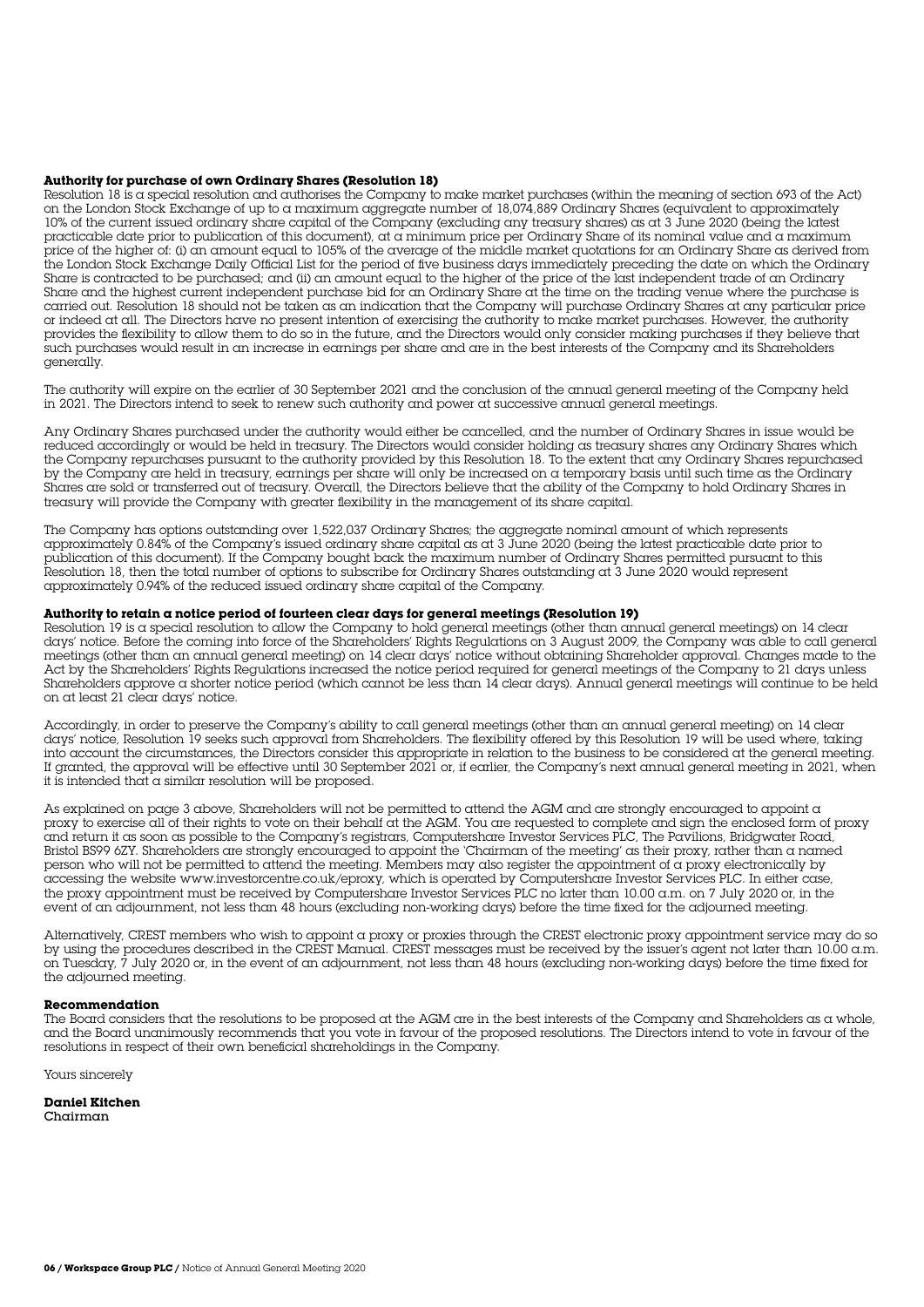# **Workspace Group PLC**

(Incorporated and registered in England and Wales under number 2041612)

#### **Notice of Annual General Meeting**

NOTICE IS HEREBY GIVEN that the thirty-fourth annual general meeting of the Company will be held at the Company's registered office at Canterbury Court, Kennington Park, 1-3 Brixton Road, London, England, SW9 6DE at 10.00 a.m. on Thursday, 9 July 2020 to consider and, if thought fit, to pass the following resolutions, of which numbers 1 to 16 will be proposed as ordinary resolutions (which must each receive more than 50% of the votes cast in favour to be passed) and numbers 17 to 19 will be proposed as special resolutions (which must each receive 75% or more of the votes cast in favour to be passed):

To consider and, if thought fit, pass each of the following Resolutions 1 to 16 (inclusive) as ordinary resolutions:

- **1. To receive and adopt the Annual Report and Accounts.**
- **2. To approve the Remuneration Policy.**
- **3. To approve the 2020 Annual Remuneration Report.**
- **4. To declare a final dividend of 24.49 pence per Ordinary Share in respect of the financial year ended 31 March 2020 to be paid on 7 August 2020 to all Shareholders on the register at the close of business on 3 July 2020.**
- **5. To re-elect Mr Stephen Hubbard as a Director.**
- **6. To re-elect Mr Graham Clemett as a Director.**
- **7. To re-elect Dr Maria Moloney as a Director.**
- **8. To re-elect Mr Chris Girling as a Director.**
- **9. To re-elect Mr Damon Russell as a Director.**
- **10. To re-elect Ms Ishbel Macpherson as a Director.**
- **11. To elect Ms Suzi Williams as a Director.**
- **12. To elect Mr David Benson as a Director.**
- **13. To re-appoint KPMG LLP as auditors of the Company to hold office from the conclusion of this meeting until the conclusion of the next general meeting at which the accounts are laid before the Shareholders.**

#### **14. To authorise the Board, acting through the Audit Committee, to determine the remuneration of the auditors.**

#### **15. THAT:**

- (a) in substitution for all subsisting authorities to the extent unused, the Directors be generally and unconditionally authorised, in accordance with section 551 of the Act, to exercise all the powers of the Company to allot and/or grant rights or subscribe for, or to convert any security into, shares in the Company:
	- (i) up to an aggregate nominal amount of £60,249,665 (such amount to be reduced by the nominal amount of any shares previously allotted and/or granted under paragraph (a)(ii) below in excess of such sum); and
	- (ii) comprising Equity Securities up to an aggregate nominal amount of £120,499,331 (such amount to be reduced by any allotments and/or grants previously made under paragraph (a)(i) above) in connection with an offer by way of a rights issue:
		- (A) to Shareholders in proportion (as nearly as may be practicable) to their existing holdings; and
		- (B) to holders of other Equity Securities as required by the rights of those securities, or as the Board otherwise considers necessary,

 and so that the Directors may, in either case, impose any limits or restrictions and make any arrangements which it considers necessary or appropriate to deal with treasury shares, fractional entitlements, record dates, or with legal, regulatory or practical problems in, or under the laws of, any territory or the requirements of any regulatory body or stock exchange or any other matter.

 The authorities conferred on the Directors under paragraphs (i) and (ii) of this Resolution 15 shall expire at the conclusion of the next annual general meeting of the Company in 2021 or, if earlier, 30 September 2021, save that under each authority the Company may, before such expiry, make offers and enter into agreements which would, or might, require shares to be allotted or rights to subscribe for, or convert securities into, shares to be granted after such expiry and the Directors may allot shares or grant rights to subscribe for, or convert securities into, shares under any such offer or agreement as if the relevant authority had not expired; and

(b) words and expressions defined in or for the purposes of Part 17 of the Act shall bear the same meanings in this Resolution 15.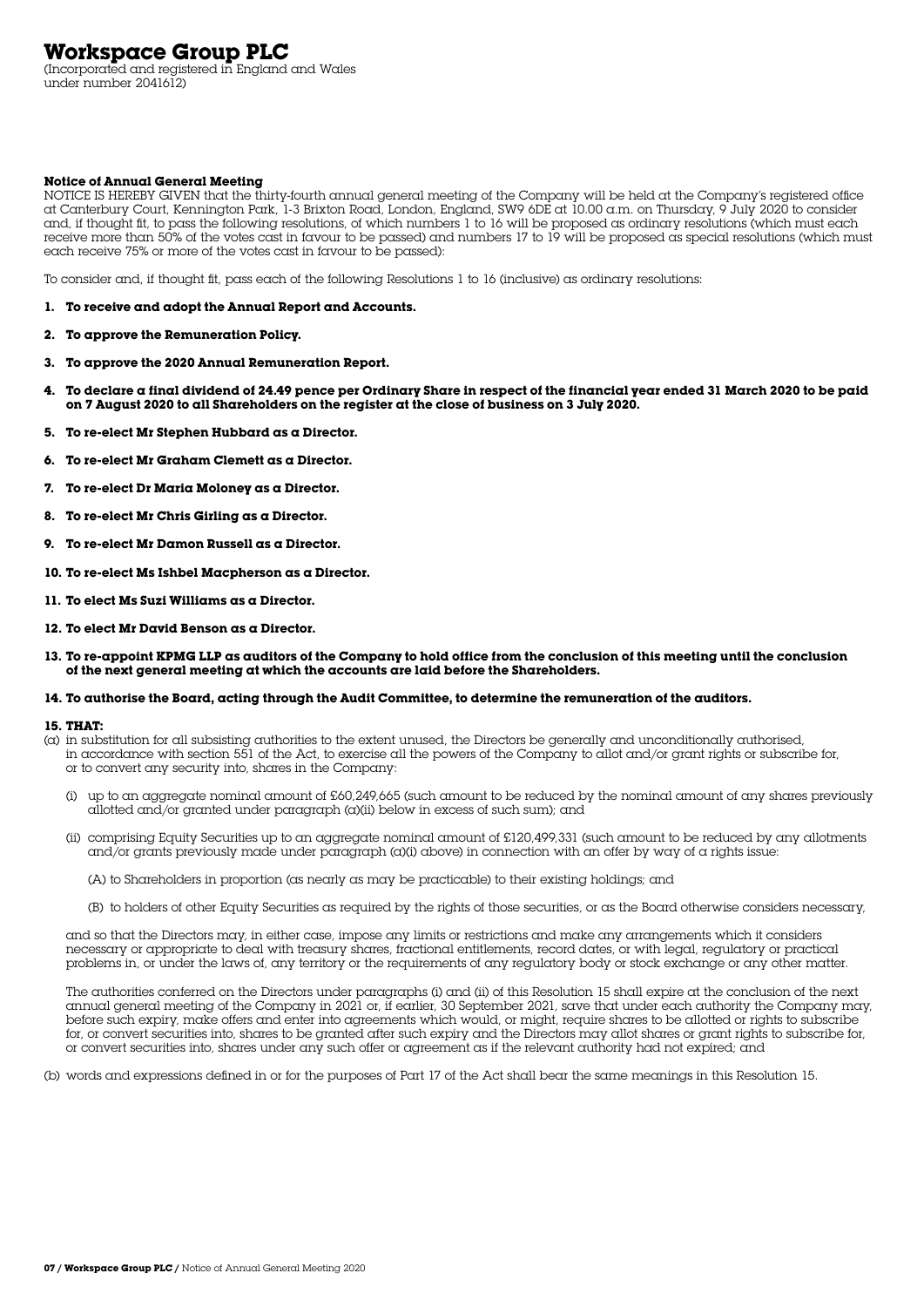**16.** 

**THAT** in accordance with Sections 366 and 367 of the Act, the Company and all companies that are its subsidiaries at any time during the period for which this resolution is effective are authorised to:

- (a) make political donations to political parties and/or independent election candidates;
- (b) make political donations to political organisations other than political parties; and
- (c) incur political expenditure,

(as such terms are defined in Sections 363 to 365 of the Act) provided that the aggregate amount of any such donations and expenditure shall not exceed £20,000 during the period beginning with the date of the passing of this Resolution 16 and expiring at the earlier of the conclusion of the next annual general meeting of the Company in 2021 or, if earlier, 30 September 2021.

To consider and, if thought fit, to pass each of the following Resolutions 17 to 19 (inclusive) as special resolutions:

#### **17.**

**THAT** in substitution for all subsisting authorities to the extent unused and subject to the passing of Resolution 15, the Directors be authorised to allot Equity Securities for cash under the authority given by that resolution and/or to sell shares which are held by the Company in treasury for cash as if section 561(1) of the Act did not apply to any such allotment or sale, such authority to be limited to the allotment of Equity Securities and/or sale of treasury shares in connection with:

(a) an offer of, or invitation to apply for, Equity Securities:

- (i) to holders of Ordinary Shares in proportion (as nearly as may be practicable) to their existing holdings; and
- (ii) to holders of other Equity Securities, as required by the rights of those securities or as the Directors otherwise consider necessary,

 but so that the Directors may impose any limits or restrictions and make any arrangements which they consider necessary or appropriate to deal with treasury shares, fractional entitlements, record dates, legal, regulatory or practical problems in, or under the laws of, any territory or any other matter whatsoever; and

(b) the terms of any employees' share scheme for the time being operated by the Company (and any shares acquired or held by the Company in treasury may be transferred in satisfaction of the exercise of options under such scheme),

such authority to expire at the conclusion of the next annual general meeting of the Company in 2021 or, if earlier, 30 September 2021, save that the Directors may, before the expiry of such period, make offers or agreements which would, or might, require Equity Securities to be allotted and/or treasury shares sold after the authority expires and the Directors may allot Equity Securities and/or sell treasury shares pursuant to any such offer or agreement as if the authority had not expired.

Words and expressions defined in or for the purposes of Part 17 of the Act shall bear the same meanings in this Resolution 17.

#### **18.**

**THAT** the Company be and is hereby generally and unconditionally authorised, pursuant to and in accordance with section 701 of the Act, to make market purchases (within the meaning of section 693(4) of the Act) of Ordinary Shares on such terms and in such manner as the Directors may from time to time determine, provided that:

- (a) the maximum aggregate number of Ordinary Shares hereby authorised to be purchased shall be 18,074,899;
- (b) the minimum price (exclusive of expenses) which may be paid for an Ordinary Share is its nominal value;
- (c) the maximum price (exclusive of expenses) which may be paid for an Ordinary Share is the higher of:
	- (i) an amount equal to 105% of the average of the middle market quotations for an Ordinary Share (as derived from the London Stock Exchange Daily Official List) for the five business days immediately preceding the date on which the Ordinary Share is contracted to be purchased; and
	- (ii) an amount equal to the higher of the price of the last independent trade of an Ordinary Share and the highest current independent purchase bid for an Ordinary Share at the time on the trading venue where the purchase is carried out;
- (d) the authority hereby conferred shall expire at the conclusion of the next annual general meeting of the Company in 2021 or, if earlier, 30 September 2021, unless such authority is varied, revoked or renewed prior to such time by the Company in a general meeting by a special resolution; and
- (e) the Company may enter into a contract to purchase Ordinary Shares under the authority hereby conferred prior to the expiry of such authority which would, or might, be completed or executed wholly or partly after the expiration of such authority, and the Company may purchase Ordinary Shares in pursuance of any such contract as if the authority conferred hereby had not expired.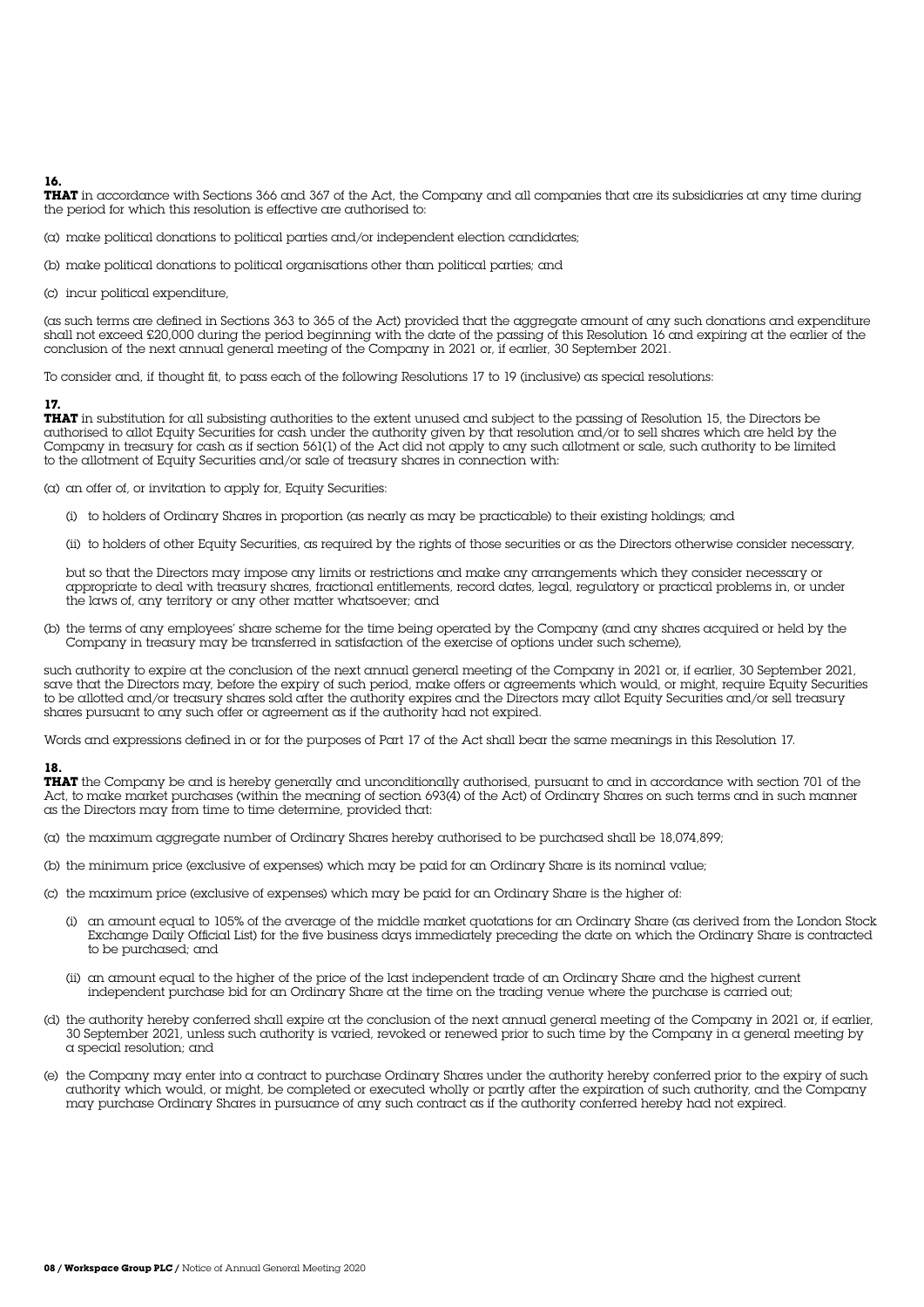#### **19.**

**THAT** a general meeting other than an annual general meeting of the Company may be called on not less than 14 clear days' notice.

By order of the Board

### **Carmelina Carfora**

Company Secretary Dated: 8 June 2020

Registered Office: Canterbury Court Kennington Park 1-3 Brixton Road London SW9 6DE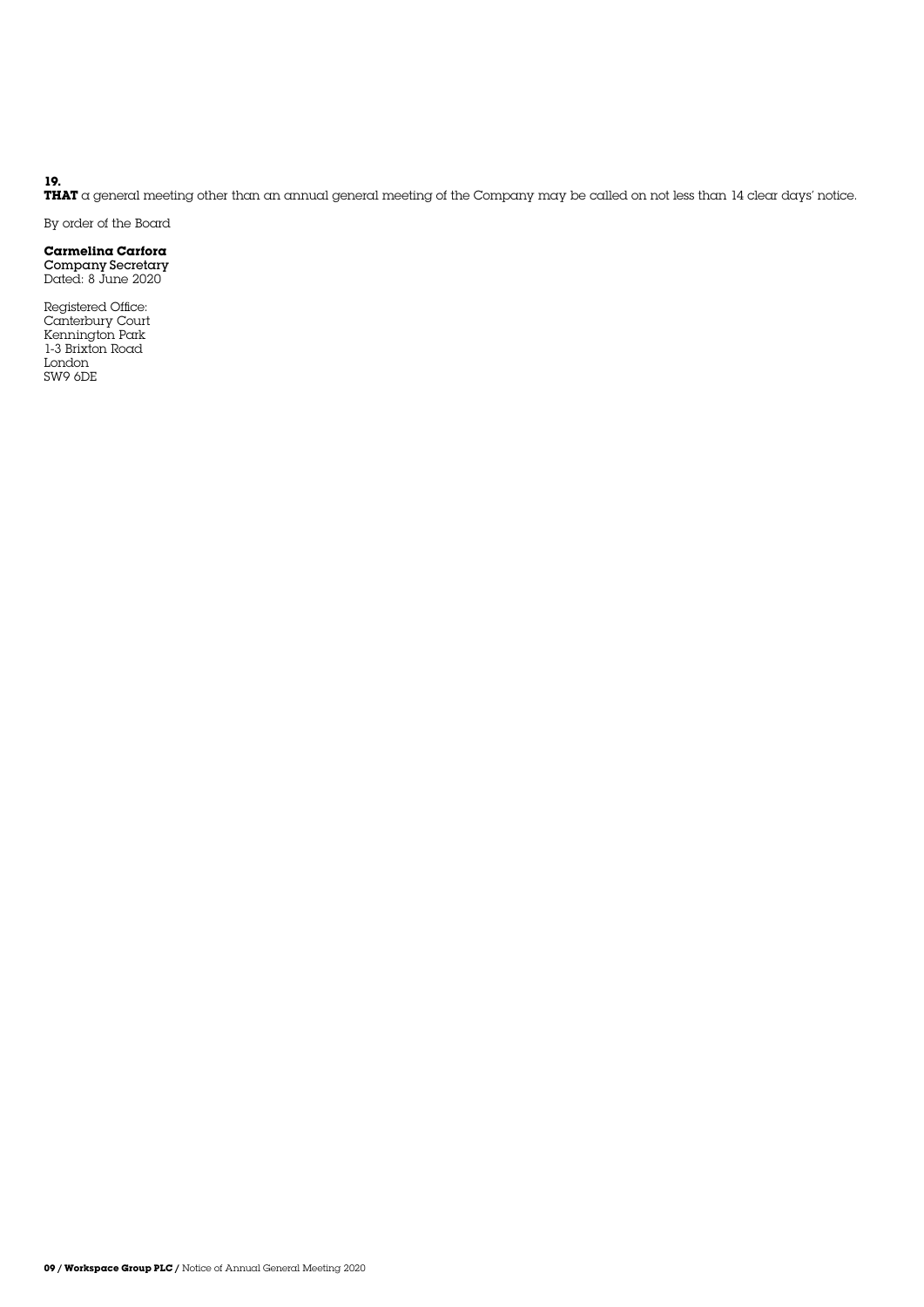# **Notes**

- 1. Pursuant to Regulation 41 of the Uncertificated Securities Regulations 2001 (as amended), only those Shareholders entered in the register of members of the Company at the close of business on the day which is two business days (excluding non-working days) before the day of the AGM (or, in the event of any adjournment, on the day which is two business days (excluding non-working days) before the day of the adjourned meeting) shall be entitled to vote at the AGM in respect of the number of Ordinary Shares registered in their name at that time. Changes to entries on the register of members after that time shall be disregarded in determining the rights of any person to vote at the AGM.
- 2. As explained on page 3 of this document, shareholders will not be permitted to attend the AGM and are strongly encouraged to appoint a proxy to exercise all of their rights to vote on their behalf at the AGM. A form of proxy accompanies this Notice. Shareholders are strongly encouraged to appoint the 'Chairman of the meeting' as their proxy, rather than a named person who will not be permitted to attend the meeting. If a member appoints more than one proxy, each proxy must be appointed to exercise the rights attached to a different Ordinary Share or Ordinary Shares held by the member. If a member wishes to appoint more than one proxy and so requires additional forms of proxy, the member should contact the Company's registrars or photocopy the form of proxy provided with this Notice indicating on each copy the name of the proxy you wish to appoint and the Ordinary Shares in the Company in respect of which the proxy is appointed (which, in aggregate, should not exceed the number of Ordinary Shares held by the member). The member should also indicate if the proxy instruction is one of multiple instructions being given. All forms of proxy should be returned together in the same envelope. Where you wish to appoint more than one proxy, failure to specify the number of Ordinary Shares in respect of which each proxy is appointed or specifying more Ordinary Shares than you hold will result in the proxy appointments being invalid.
- 3. To be valid, a form of proxy for use at the AGM and the power of attorney or other authority (if any) under which it is signed, or a copy of such authority notarially certified must be signed or sealed (as appropriate), dated and lodged with the Company's registrars, Computershare Investor Services PLC, The Pavilions, Bridgwater Road, Bristol BS99 6ZY, no later than 48 hours (excluding non-working days) before the time fixed for the AGM or the adjourned meeting (i.e. Tuesday, 7 July 2020 at 10.00 a.m. unless adjourned).
- 4. The form of proxy must be in writing and (i) if in writing but not electronic form, executed by a Shareholder or his or her duly authorised attorney in writing, or if the appointor is a corporation, under its common seal or under the hand of an officer or attorney or other person duly authorised on its behalf, or (ii) if in writing in electronic form, submitted by or on behalf of the appointor and authenticated.
- 5. In the case of joint holders, where more than one of the joint holders purports to appoint a proxy, only the appointment submitted by the most senior holder will be accepted. Seniority is determined by the order in which the names of the joint holders appear in the Company's register in respect of the joint holding (the first named being deemed the most senior).
- 6. The right to appoint a proxy does not apply to persons whose shares are held on their behalf by another person and who have been nominated to receive communications from the Company in accordance with section 146 of the Act (a 'Nominated Person'). A Nominated Person may have a right under an agreement with the registered Shareholder who holds the shares on their behalf to be appointed (or to have someone else appointed) as a proxy. Alternatively, if a Nominated Person does not have such a right, or does not wish to exercise it, he/she may have a right under such an agreement to give instructions to the person holding the shares as to the exercise of voting rights. Nominated Persons are reminded that their main point of contact in terms of their investment in the Company remains the member who nominated the Nominated Person to enjoy information rights (or, perhaps the custodian or broker who administers the investment on their behalf). Nominated Persons should continue to contact that member, custodian or broker (and not the Company) regarding any changes or queries relating to the Nominated Person's personal details and interest in the Company (including any administrative matter). The only exception to this is where the Company expressly requests a response from a Nominated Person.
- 7. CREST members who wish to appoint a proxy or proxies through the CREST electronic proxy appointment service may do so for the purposes of the AGM and any adjournment(s) thereof by using the procedures described in the CREST Manual (available via www. euroclear.com/CREST). CREST personal members or other CREST sponsored members, and those CREST members who have appointed a voting service provider(s), should refer to their CREST sponsor or voting service provider(s), who will be able to take the appropriate action on their behalf.
- 8. In order for a proxy appointment or instruction made using the CREST service to be valid, the appropriate CREST message (a 'CREST Proxy Instruction') must be properly authenticated in accordance with Euroclear UK & Ireland Limited's specifications, and must contain the information required for such instruction, as described in the CREST Manual (available via www.euroclear.com/CREST). In order to be valid and/or to appoint one or more proxies or to give an instruction to a proxy (whether previously appointed or otherwise) via the CREST system, CREST messages must be received by the Company's agent (ID number 3RA50) not later than 48 hours (excluding non-working days) before the time appointed for holding the meeting (i.e. Tuesday, 7 July 2020 at 10.00 a.m. unless adjourned). For this purpose, the time receipt will be taken to be the time (as determined by the timestamp generated by the CREST Applications Host) from which the Company's agent is able to retrieve the message by enquiry to CREST in the manner prescribed by CREST. After this time any change of instructions to proxies appointed through CREST should be communicated to the appointee through other means. The Company may treat as invalid a proxy appointment sent by CREST in the circumstances set out in regulation 35(5)(a) of the Uncertificated Securities Regulations 2001 (as amended).
- 9. CREST members and, where applicable, their CREST sponsors, or voting service providers should note that Euroclear UK & Ireland Limited does not make available special procedures in CREST for any particular message. Normal system timings and limitations will, therefore, apply in relation to the input of CREST Proxy Instructions. It is the responsibility of the CREST member concerned to take (or, if the CREST member is a CREST personal member, or sponsored member, or has appointed a voting service provider, to procure that his CREST sponsor or voting service provider(s) take(s)) such action as shall be necessary to ensure that a message is transmitted by means of the CREST system by any particular time. In this connection, CREST members and, where applicable, their CREST sponsors or voting system providers are referred, in particular, to those sections of the CREST Manual concerning practical limitations of the CREST system and timings (available via www.euroclear.com/CREST).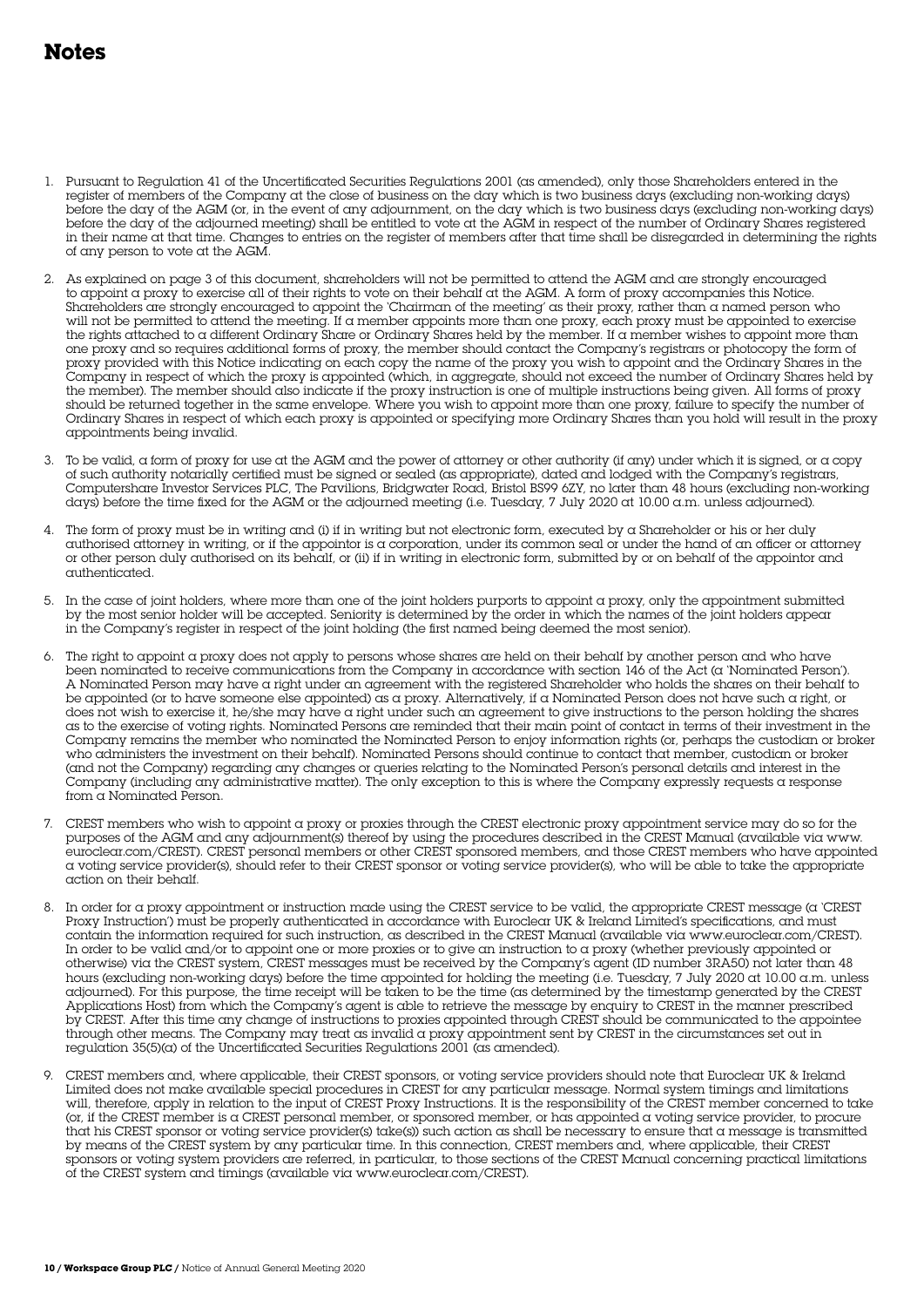- 10. Alternatively, members may register the appointment of a proxy for the AGM electronically, by accessing the website: www.investorcentre.co.uk/eproxy, using the Control Number, PIN and Shareholder Reference Number set out on their proxy card, where full details of the procedure are given. This website is operated by Computershare Investor Services PLC. The proxy appointment and any power of attorney or other authority under which the proxy appointment is made must be received by Computershare Investor Services PLC not less than 48 hours (excluding non-working days) before the time for holding the AGM or adjourned meeting or (in the case of a poll taken otherwise than at or on the same day as the meeting or adjourned meeting) for the taking of the poll at which it is to be used. The use of the internet service in connection with the AGM is governed by Computershare Investor Services PLC's conditions of use set out on the website, www.investorcentre.co.uk/eproxy and may be read by logging on to that site.
- 11. Any corporation which a member is can appoint one or more corporate representatives who may exercise on its behalf all of its powers as a member provided that, if it is appointing more than one corporate representative, it does not do so in relation to the same shares.
- 12. Voting on all resolutions will be conducted by a poll rather than on a show of hands as the Board considers that a poll is a more transparent method of voting as Shareholders' votes are to be counted according to the number of shares held.
- 13. As at 3 June 2020, being the latest practicable date prior to publication of this Notice, the Company had 180,748,997 Ordinary Shares in issue with  $\alpha$  total of 180,748,997 voting rights.
- 14. Under section 527 of the Act, members meeting the threshold requirements set out in that section have the right to require the Company to publish on a website a statement setting out any matter relating to:
	- (a) the audit of the Company's accounts (including the auditor's report and the conduct of the audit) that are to be laid before the AGM; or
	- (b) any circumstance connected with an auditor of the Company ceasing to hold office since the previous meeting at which annual accounts and reports were laid in accordance with section 437 of the Act.

 The Company may not require the members requesting any such website publication to pay its expenses in complying with sections 527 or 528 of the Act. Where the Company is required to place a statement on a website under section 527 of the Act, it must forward the statement to the Company's auditor not later than the time when it makes the statement available on the website. The business which may be dealt with at the AGM includes any statement that the Company has been required under section 527 of the Act to publish on a website.

- 15. The Executive Directors' service contracts, Non-Executive Directors' letters of appointment, and a copy of the current articles of association of the Company are available for inspection at the Company's registered office during normal business hours on any weekday (Saturdays, Sundays and bank holidays excluded) and will be available for inspection at the place of the AGM from 15 minutes prior to the commencement of the AGM until the conclusion of the AGM.
- 16. As explained on page 3 of this document, shareholders are encouraged to submit questions for the Board to investor.relations@workspace.co.uk. The Company must cause to be answered any such question relating to the business being dealt with at the AGM, but no such answer need be given if:
	- (a) to do so would interfere unduly with the preparation for the meeting or would involve the disclosure of confidential information;
	- (b) the answer has already been given on  $\alpha$  website in the form of an answer to  $\alpha$  question; or
	- (c) it is undesirable in the interests of the Company that the question be answered.
- 17. This Notice, together with information about the total numbers of shares in the Company in respect of which members are entitled to exercise voting rights at the AGM as at 3 June 2020 being the latest practicable date prior to publication of this Notice and, if applicable, any members' statements, members' resolutions or members' matters of business received by the Company after the date of this Notice and other information required by section 311A of the Act, will be available on the Company's website www.workspace.co.uk.
- 18. Any electronic address provided either in this Notice or in any related documents (including the form of proxy) may not be used to communicate with the Company for any purposes other than those expressly stated.

#### **Workspace Group PLC**

Canterbury Court Kennington Park 1-3 Brixton Road London SW9 6DE

- $T +44$  (0) 207 138 3300<br>F  $+44$  (0) 207 247 0157
- F +44 (0) 207 247 0157
- W www.workspace.co.uk
- E investor.relations@workspace.co.uk